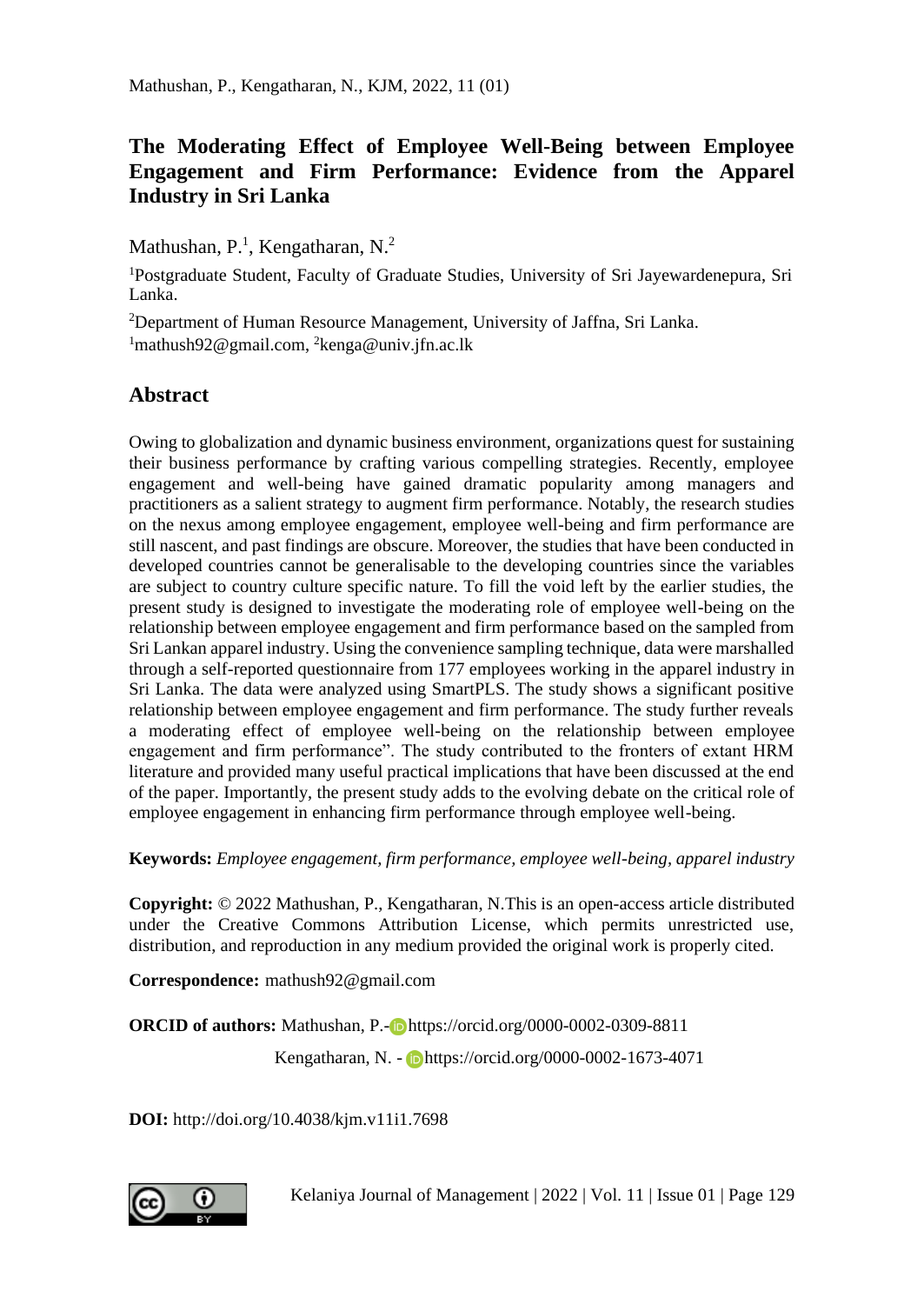# **Introduction**

Inextricably, the present era is searching for ways to increase operational efficiency and productivity (Kim et al., 2022; Sharma et al., 2022). In a similar vein, organizations are making efforts to improve their performance over competitors (Park, Chung, & Son, 2022; Welbourne, 2007). To cope with the competition, managers have been rassling with a vast range of challenges to succeed. In this scenario, researchers find the best ways to aid managers mitigate the challenges (Delbridge & Keenoy 2010). Around the world, a severe focus has been paid to the concepts of employee engagement and employee well-being as critical enablers of organizational performance (Waqas & Saleem, 2014; Krekel et al., 2019). Particularly, employee engagement has become a greater concern for organizational practitioners over the decades, and research findings show insufficient levels of engagement in many countries and organizations (Joplin et al., 2021; Robertson & Cooper, 2010). The literature maintains that low employee engagement or disengagement could be problematic because it will produce undesirable consequences such as damaged well-being and low levels of individual and organizational performance" (Christian et al., 2011). Consequently, firms absorb maximum benefit from developing and deploying salient employee engagement practices to reap business success and performance (Krekel et al., 2019; Huselid 1995; Delbridge & Keenoy 2010). For decades, both the executive and academic communities have given severe focus on the issue of employee engagement.

According to "academics and business leaders, employee engagement results from individual feelings such as cheerfulness, morale, and job satisfaction" (Truss et al., 2013). "Employee engagement first appeared in the social-psychological lexicon coined by Kahn (1990), which advised that individual engagement befalls when individuals bring in or leave out themselves during work-role performances". "These behaviours refer to how individuals exercise physical, cognitive and emotional degrees throughout their jobrole performances". Therefore, engaged employees manifest their genuine behaviours through physical engagement, cognitive awareness and emotional bonds". "Conversely, disengaged workers separate themselves from their roles, suppressing personal involvement in work's physical, mental and emotional aspects" (Macey & Schneider, 2008). Kahn argued that the authentic expression of self that transpires during experienced engagement is psychologically propitious for the employee (Kahn, 1990). "Notwithstanding, according to George (2011), high levels of engagement may be troublesome as well: "the costs of high work engagement for employees require considerably more attention than they have received to date, and question to what extent high engagement is always such a positive experience for employees"".

MacLeod & Clarke (2011) "delineate that engagement is a workplace strategy intended to assure that individuals are committed to their firm's goals and values, urged to contribute to the firm's success and enhance their sense of well-being". "Although there are many different definitions of engagement, evidence has accumulated based on quantitative studies that suggest that high levels of engagement are linked to high levels of organizational performance and individual well-being" (Christian et al., 2011; Hakanen & Schaufeli 2012; Soane et al., 2013). Researchers in the past have linked employee engagement with the concept of employee well-being to understand the nexus between them to augment firm performance. Shuck & Reio (2014) "posit that the association between engagement and wellbeing is apparent; thus, a detailed exploration of the constructs that affect the firm performance is the top priority". Employee well-being at work can broadly be defined as the overall condition of an employee's experience and functioning at work (Warr, 1990). Robertson & Cooper (2010) "found that employee engagement is more

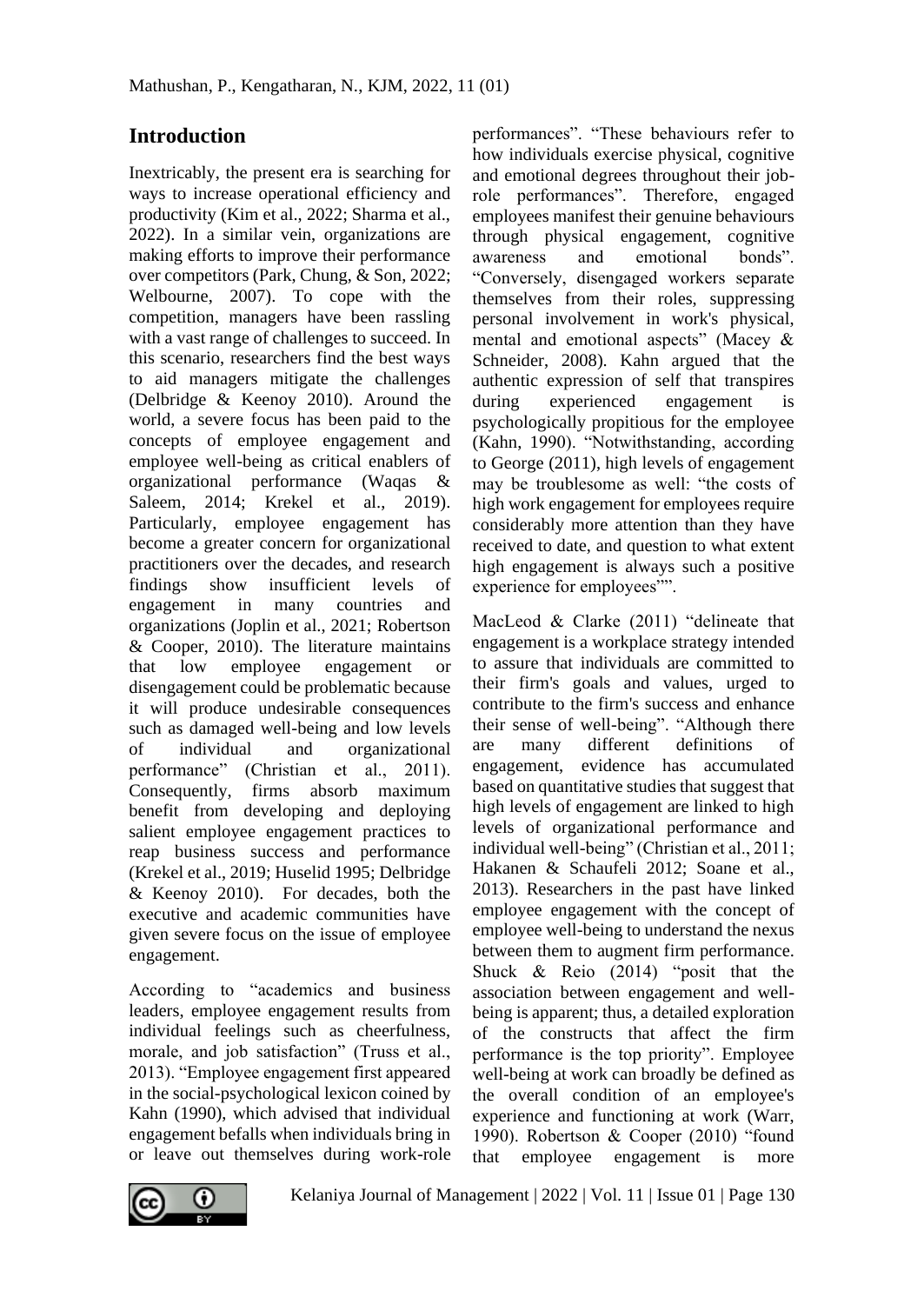sustainable when employee well-being is also high". "A more comprehensive conceptualisation of engagement that contains employee well-being is better for building sustainable benefits for individuals and organizations". "Employee engagement and employee well-being are currently of interest to practitioners and researchers alike, but currently, they are not customarily considered together and form the focus of distinct and separate research streams" (Cho, 2021; Greenier, Derakhshan, & Fathi, 2021; Jena, Pradhan, & Panigrahy, 2018; Radic et al., 2020; Robertson & Cooper, 2010).

Furthermore, there is a lack of agreement on the importance of employee well-being on the relationship between employee engagement and organizational performance (e.g. Abdullahi, Raman, & Solarin, 2021; Kengatharan, & Kunatilakam, 2020; Narayanamma, Neelima, & Mounika, 2022; Van De Voorde & Paauwe, 2012). Notably, studies on employee engagement and firm performance in developing countries are scant and findings are contradicting. Although many studies in developed countries explored the quest for augmenting performance through employee engagement, the findings cannot be generalisable since the variables vary from country to country and culture to culture. Consequently, the present study examines the moderating effect of employee well-being on the relationship between employee engagement and firm performance. To attain the research aim, this paper is folded into five sections. Section two seeks to review the extant literature on the link among the study variables, the third section presents research methodology to attain the research aim, the fourth section presents the result and the discussions about the findings, and finally, the fifth section provides the conclusion.

## **Literature Review**

#### **Employee engagement and firm performance**

Owing to increasing competitiveness, employee engagement evolves as a critical concept in organizational studies and human resource management. Specifically, findings show that engaged employees contribute to organizational performance (Aktar & Pangil, 2018; Kamel, 2019). "Employee engagement is a collection of positive employee attitudes toward the firm; it encompasses sentiments of commitment, involvement, loyalty, and satisfaction (Kamel, 2019) that aim to affect individual behaviour and the degree of effort in the workplace". "This human resource management concept has attracted the attention of governments, business practitioners, and researchers as they are inquisitive to discover the reasons for the concept's existence in a firm and its significances" (Yalabik et al., 2013). Macey & Schneider (2008) posit that the findings show that the nature of employee engagement is vague and complicated among managers and scholars. This concept is widely employed to present qualities, behaviours, attitudes, psychological wellbeing, antecedents and consequences. "Although several deliberations regarding employee engagement are available in the literature, most scholars consider that engaged individuals are extremely forceful, ambitious concerning their job role and frequently devoted to the job that shows significant performance better than others" (Macey & Schneider, 2008).

Further, "employee engagement" encompasses the nature of the work; whether the delegate feels rationally secure; the belief and communication between delegates and administration; the ability of an employee to see how their work yield to the overall company's performance; the possibility of advancement within the firm; and the level of pride an employee has about working for or being associated with the firm" (Kamel, 2019). Others define employee engagement as the positive attitude exhibited by individuals concerning the firm and its value (Markos & Sridevi, 2010). Findings show that engaged individuals should be conscious of their business context in which they work and coordinate with peers within the job to augment firm performance. Thus, firms

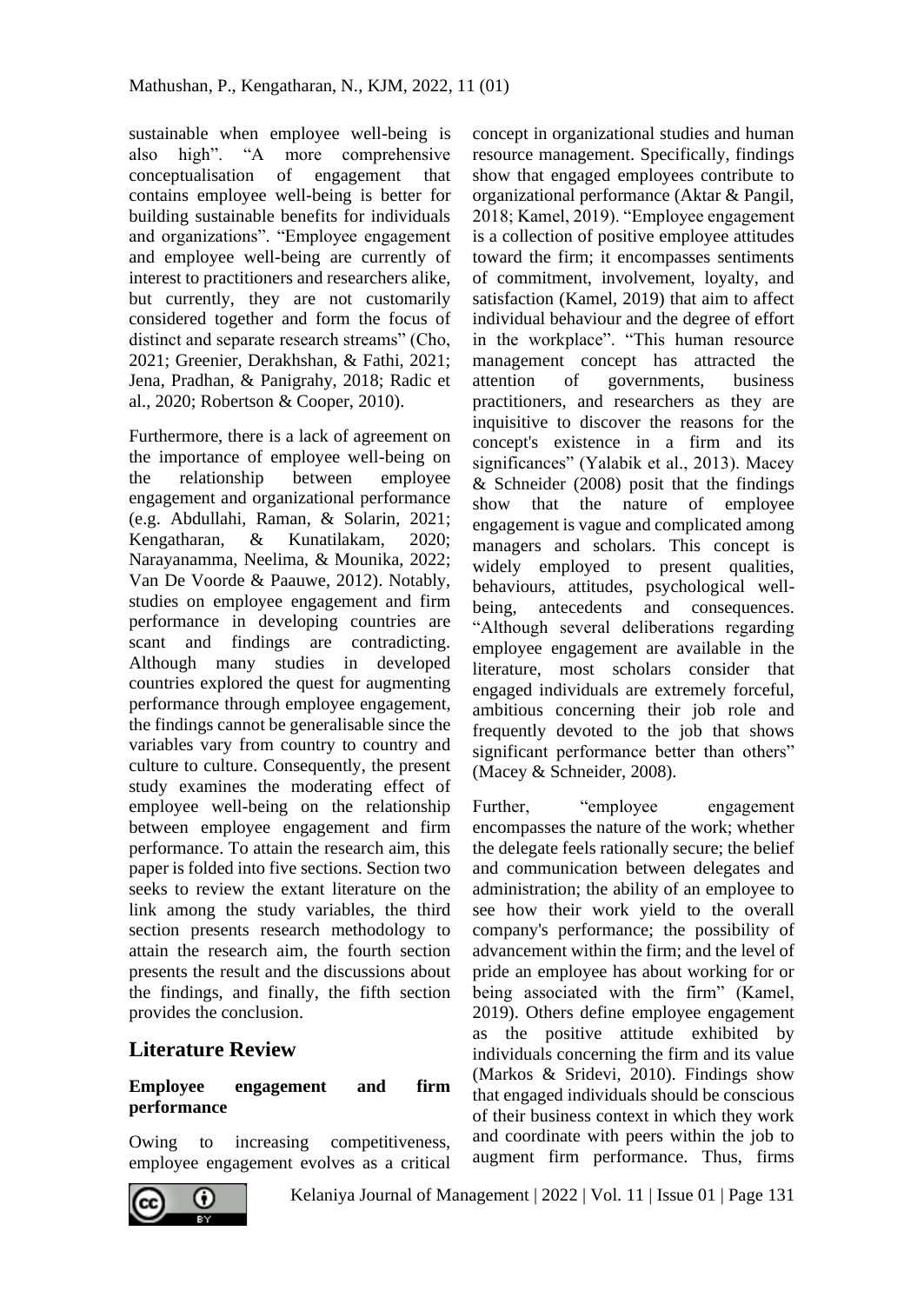should create and nurture engagement that necessitates a two-way intimacy between employee and employer (Markos & Sridevi, 2010). "Employee engagement is commonly defined as the mutual interaction of employees and organizations" (MacLeod & Clarke, 2011). "Engaged employees put more effort at work and are more likely to go above and beyond their required and expected workload". Researchers and managers recognized that employee engagement is one of the most critical factors influencing organizational performance (Welch, 2011; Xanthopoulou et al., 2009) and is an essential component of a company's commitment to performance (Bakker et al., 2011). In a nutshell, the literature emphasizes that high employee engagement can enable firms to mitigate absenteeism, accidents, and turnover and improve individual and firm performance (Juan & Yao, 2017). Moreover, a positive link was found between engagement and a firm's effectiveness, quality, productivity, satisfaction, profit, performance. "However, "researchers place less emphasis on satisfaction and employee engagement, both of which are non-financial factors that play a significant role in an organization's long-term commitment"" (Ahmed et al., 2020). The study of Kim  $\&$ Kim (2018) based on the sample drawn from 409 frontline employees of service enterprises, such as hotels, restaurants, travel agencies, airlines in USA confirms that organizational engagement and work engagement promote task performance. Another interesting study that has been undertaken among female nurse working in three major hospitals in Sri Lanka found that employee engagement has a significantly positive impact on job performance. Thus, it can be hypothesized:

H1: employee engagement will positively relate to firm performance.

### **Employee well-being as a moderator**

Every firm exists to fulfil its objectives and end goals, which has resulted in increased global economic activity (Sideridis et al.,

2013). As a result of the difficult economic conditions in domestic and international markets, businesses employ all available techniques to survive and thrive in today's competitive market (Shipton et al., 2005). Employee well-being is increasingly recognized as a significant predictor of a firm's performance and productivity levels (Worrall & Cooper, 2007). Guest & Conway (2004) "describe well-being as six constructs: a sustainable workload; personal control over the job; support from colleagues and supervisors; positive connections at work; a relatively straightforward function and a sense of control over engagement in organizational changes". Scholars argue that human resource management research and policy should place a greater emphasis on enhancing employee well-being (Currie, 2001). There are various causes for this, as discussed in Guest's (2017) essay. "First, it is ethical to do, since employee interests are often disregarded, so employee results are seen as a means to a goal rather than an end in themselves". Additionally, various external influences may wreak havoc on an employee's well-being. Finally, firms may benefit from a well-being-focused approach to improved employee performance, sustained competitive advantage, and cost savings. Employee well-being and productivity might suffer due to low workforce engagement and employee wellbeing which can be costly. Researchers suggest that collaborative research between academics and managers is intensely required to unfold what is happening in the workplace and define the link between engagement and well-being and firm performance (Albrecht & Su, 2012). Resultantly, the enormous potential will be unlocked via well-being, resulting in increased individual and organizational performance. Literature shows that employee happiness is a facet of employee well-being that has notable congruent with a firm's longterm corporate performance (Edgar et al., 2017). The past literature has proven the significant positive relationship between employee well-being and firm performance (Wright & Cropanzano, 2000). Although

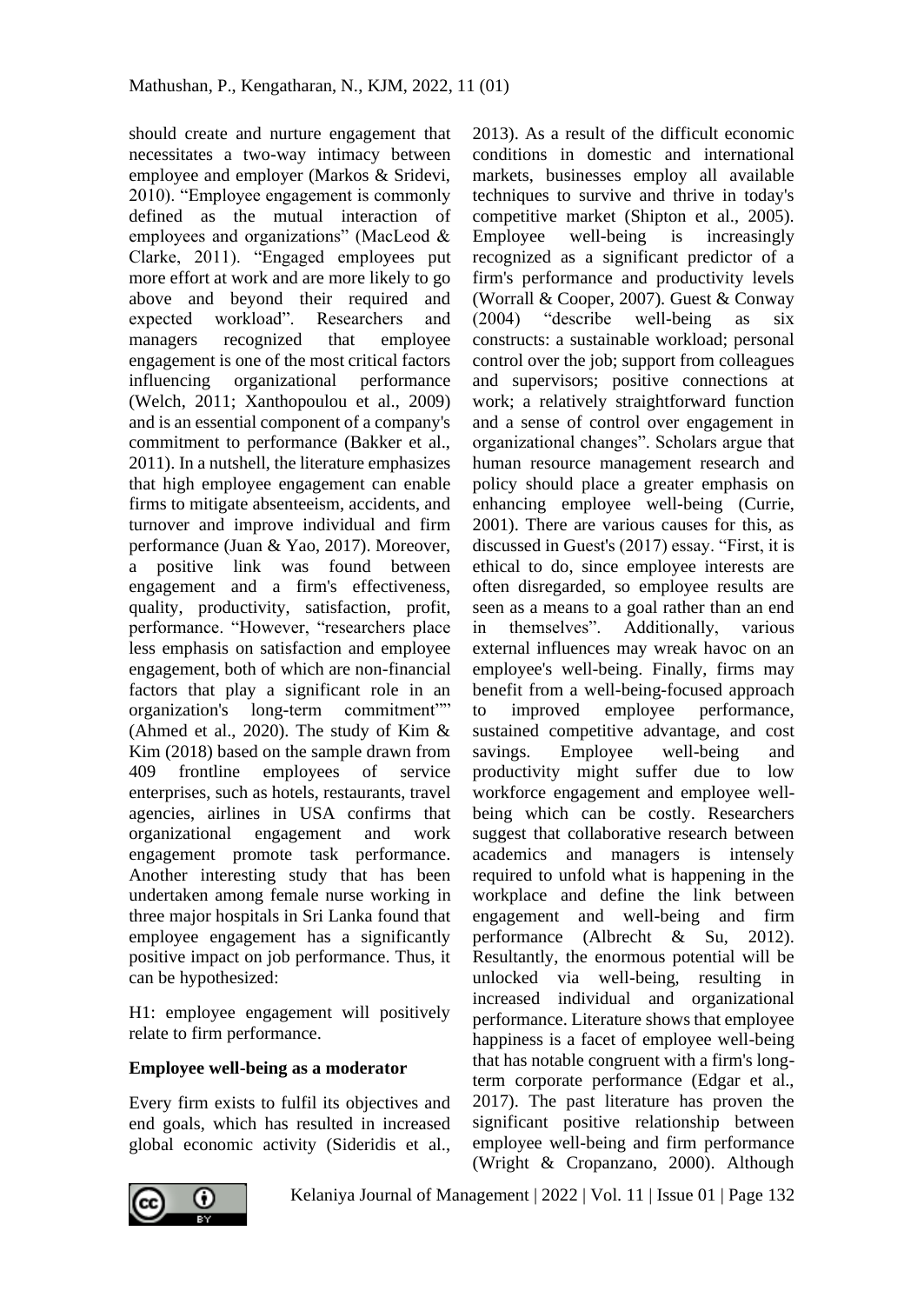some studies found mediating role of employee well-being on firm performance (Ab Wahab, & Tatoglu, 2020; Wright & Cropanzano, 2000), other studies have explored employee well-being as a moderator with other variables (Malik, & Singh, 2019). Anchored in self-determination theory (Deci  $& Ryan$ , 1985) that articulates that the determinants of autonomy, control, and motivation, the present study assumes that well-being motivate employees towards attainment of organizational goals. Researchers support that employee wellbeing and engagement are vital in achieving critical outcomes associated with highperforming, successful companies (Ahmed et al., 2020; Sundaray, 2011). Despite the abundance of individual research on wellbeing and engagement, it is clear that there are under-explored and under-evidenced areas (Bakker et al., 2008). Increased levels of engagement have been tied to improved organizational performance (Sparrow, 201). Based on the argument, it can be hypothesized as:

H2: "Employee well-being moderates the relationship between employee engagement and firm performance such that the positive relationship between employee engagement and firm performance will be stronger at a high level of employee well-being

# **Methodology**

The present study investigates the moderating effect of employee well-being on the relationship between employee engagement and firm performance. A quantitative survey research design was deployed, and primary data were marshalled for analysis. This study believes that the individual perception gives the most significant insights into the study variables; therefore, the unit of analysis is at the individual level. The data were gleaned using a self-administered questionnaire which includes respondent's background information, employee engagement, employee well-being, and firm performance. Importantly, employee engagement and

employee well-being become critical as employee turnover increases due to the demand for and scarcity of skilled and people. "While many firms' performance has decreased due to high turnover rates and associated issues such as increased absenteeism, low loyalty, and productivity, there is still a dearth of academic study on the antecedents necessary for employee engagement in the apparel industry". The elements of the population consist of lower to top-level employees in apparel industry in Sri Lanka. The study has considered all levels of employees on the basis of outcome variable that can be attained by the contribution of all employees—firm performance. The convenience sampling method was employed, a popular non-probability sampling technique in social science research. Two hundred and fifty questionnaires were distributed; one hundred ninety-seven questionnaires were returned from the respondents. Out of 197, 20 questionnaires were partially filled and missed vital information and thus eliminated from the data analysis. The response rate was 67 per cent. The study satisfies the minimum sample requirements: the sample size exceeded the '10 times rule' (ten times bigger than the maximum arrows pointing dependent variables) and at 'a statistical power of 80%', the recommended sample size is 176 for detecting at least R2 value of .10 with a 1% probability of error (see Hair et al., 2016). The collected date were analyzed with the aid of partial least squares based structural equation modelling (PLS-SEM). Since the hypotheses are predicted orientation, the SmartPLS was employed that produces greater statistical power in prediction (Hair et al., 2016).

### **Measures**

Employee engagement was measured using a seven item-scale adopted from Payambarpour & Hooi (2015). The sample item includes " Help is available from the organisation when I have a problem." Previous studies averred a strong correlation between objective and subjective measures

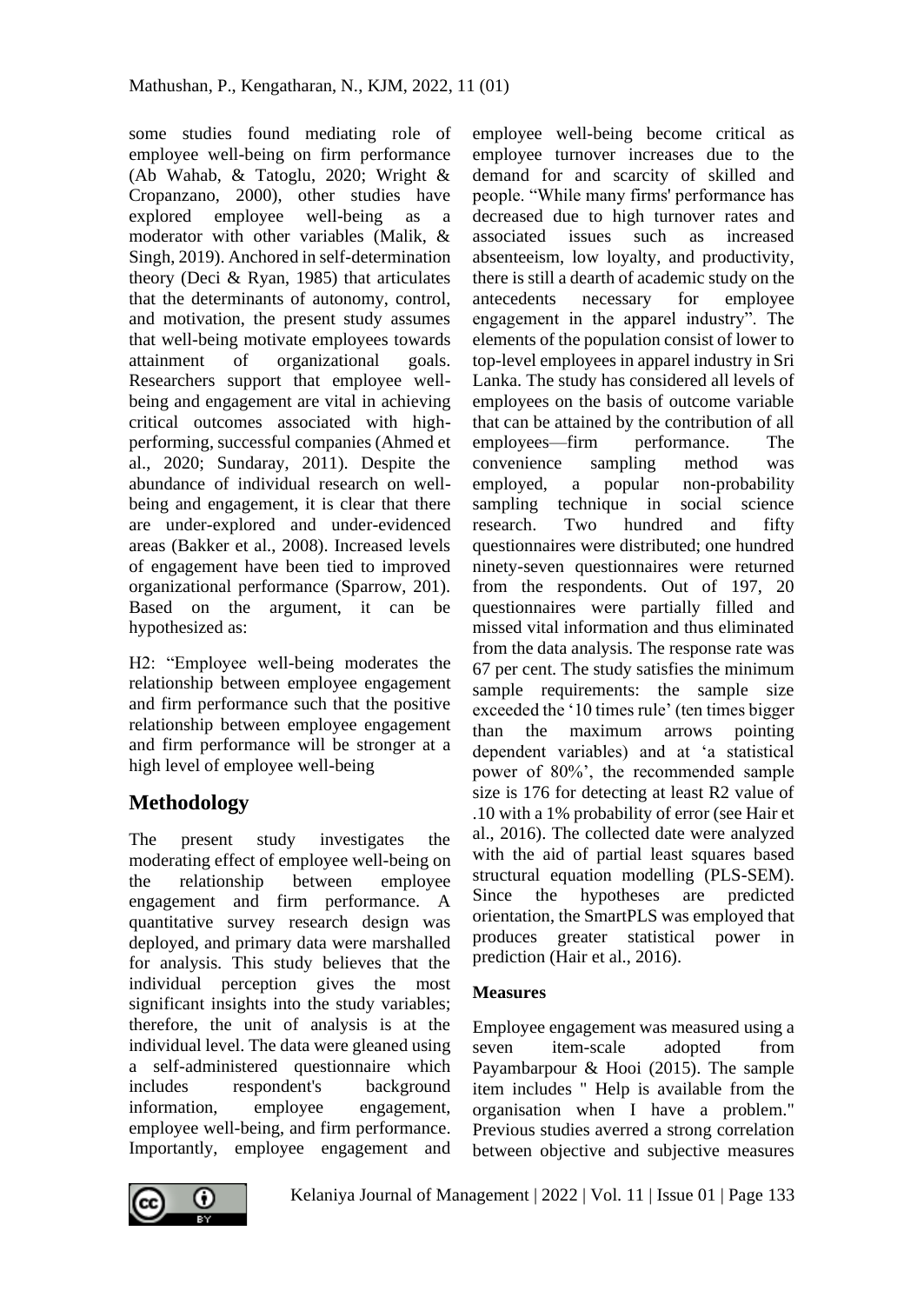of firm performance and subjective measure of firm performance is widely used (Kengatharan, 2021; Sharabati et al., 2010; Wall et al., 2004). Firm performance was measured using a six item-scale adopted from Payambarpour & Hooi, (2015). Firm performance is an organizational level variable, however, since subjective measure was used, the data have been collected from the individual employees and further our study confirmed no significant differences on firm performance among employees of the same apparel employees. The sample question includes "The quality of products/services." The items were measured on a five-point Likert scale ranging from 'a lot below average' to 'a lot better than average'.

The study measured "employee well-being, including emotional exhaustion, depersonalization, personal accomplishment, and psychological well-being". Emotional exhaustion was measured using the threeitem scale (Iverson et al., 1998). The sample question includes "I feel emotionally drained from my work". Depersonalization was measured using a modified version of the three-item Scale (Iverson et al., 1998). The sample item includes "I worry that this job is hardening me emotionally". "The personal accomplishment was measured using the three-item scale" (Iverson et al., 1998). The sample question includes "I feel good after working closely with my patients". "Psychological well-being was measured using the Schwartz Outcome Scale"-10 (Blais et al., 1999). The sample item includes "I have confidence in my ability to sustain important relationships".

## **Result and Discussions**

#### **Evaluation of the outer measurement model**

Table 1 shows that the construct's outer loadings are well above the minimum threshold value of 0.70, although many authors suggest that the outer loadings should be at least 0.4 or greater (Neupane et al., 2014; Wong, 2013; Lew & Sinkovics, 2013).

The outer lodgings are well above the suggested threshold, and the present study, therefore, meets the minimum requirements. As a caveat, the measurement model's internal consistency and validity were tested before testing the hypothesis. The model internal consistency was assessed using composite reliability, Cronbach's alpha, and coefficient rho\_A. CR is the more delicate internal consistency assessment than Cronbach's alpha because it holds the observed construct's standardized loadings. Table 1 depicts that Cronbach's alpha and CR of the all constructs is well above 0.80. Therefore, it indicates that the scales were reliable and showed all the constructs greater than the minimum threshold of 0.70 (Hair et al., 2011). "The convergent validity of the constructs was tested using the Average Variance Extracted (AVE), equivalent to the commonality of a construct". The AVE values greater than 0.5 is recognized as good (Hair et al., 2019). The result shows (see Table 1) that a higher level of convergent validity, that is, AVE is above the suggested threshold of 0.5 (Hair et al., 2019), provides support to the model's convergent validity.

The next step was assessing the discriminant validity of the latent constructs. Discriminant validity is known as the extent to which a variable varies from other constructs.

The discriminant validity was tested using two robust approaches: "The fornell-Larcker criterion and the Heterotrait-Monotrait ratio (HTMT). Fornel & Larcker (1981) compares the square root of each AVE in the diagonal with the correlations for each construct in the relevant rows and columns (off-diagonal). Table 2 shows that the AVE values are greater than the constructs intercorrelations". Thus, measurement model's provides adequate support to the discriminant validity among the constructs.

Additionally, "Table 2 shows the intercorrelations among constructs". "Employee engagement is positively associated with firm performance  $(r=0.716, p<.05)$ , and employee well-being is positively related to

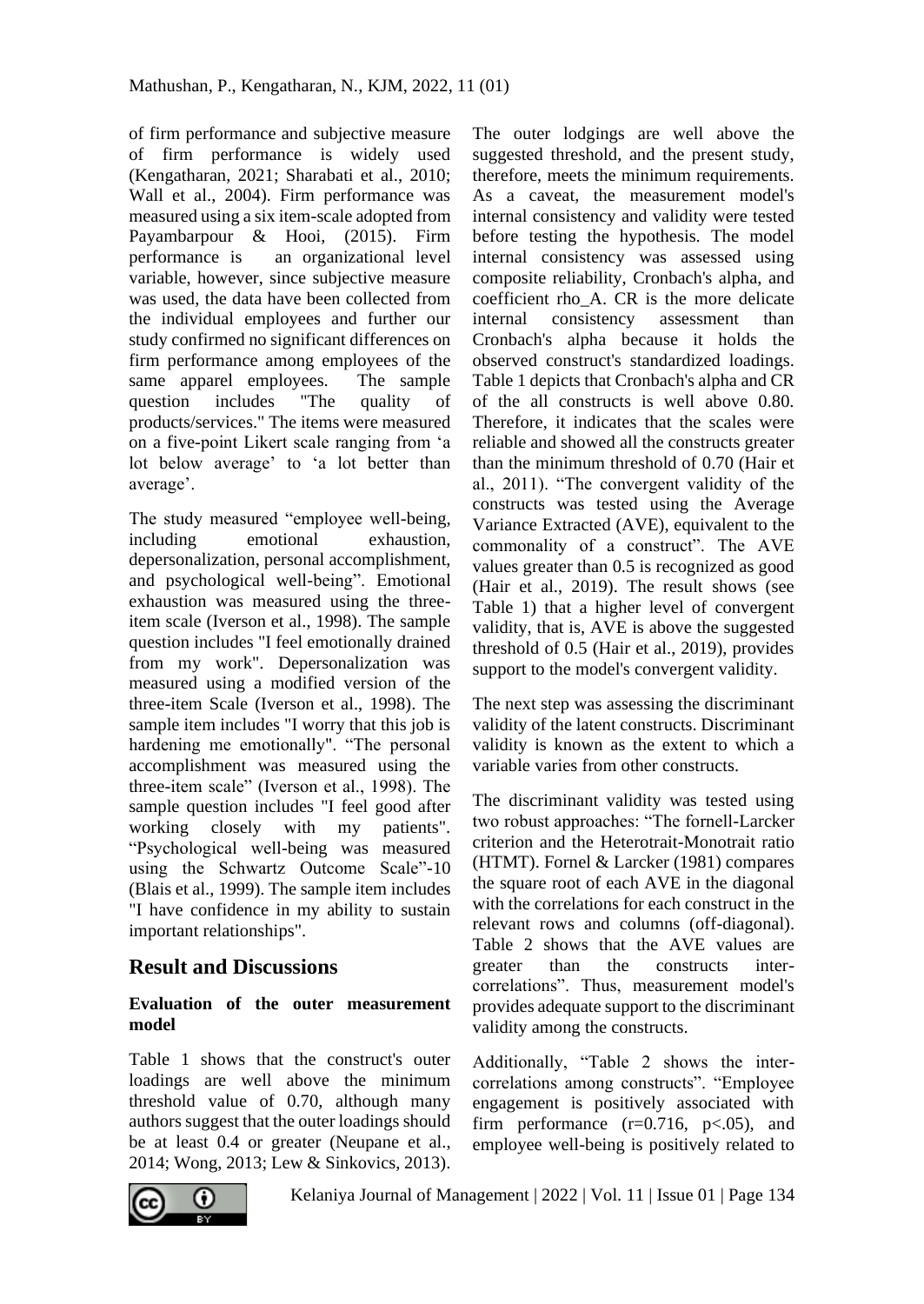firm performance  $(r=0.701, p<0.05)$ , and employee engagement is positively associated with employee well-being"  $(r=0.741, p<0.5)$ . The second was the HTMT criterion, which detects the collinearity problems among the latent constructs (multicollinearity). It is calculated by bootstrapping. "Table 3 shows the HTMT ratios are less than the minimum threshold" of 0.85: 0.800 (employee well-being and employee engagement), 0.805 (employee engagement and firm performance) and 0.837 (employee well-being and firm performance) (Hair et al., 2019). HTMT inference does not indicate discriminant validity problems for the constructs investigated. Thus, in can be concluded that the measurement model shows strong discriminant validity.

### **Table 01: Outer loadings, Cronbach's Alpha, rho\_A, Composite Reliability, Average Variance Extracted (AVE)**

| Variable            | Cronbach's | rho A | Composite   | Average Variance |  |
|---------------------|------------|-------|-------------|------------------|--|
|                     | Alpha      |       | Reliability | Extracted (AVE)  |  |
| Employee engagement | 0.843      | 0.877 | 0.877       | 0.512            |  |
| Employee wellbeing  | 0.921      | 0.934 | 0.934       | 0.592            |  |
| Firm performance    | 0.821      | 0.829 | 0.872       | 0.535            |  |
|                     |            |       |             |                  |  |

Source: Survey data

### **Table 02: Fornell-Larcker Criterion**

|                     | Employee<br>engagement | Employee<br>well-being | firm performance |
|---------------------|------------------------|------------------------|------------------|
| Employee engagement | 0.780                  |                        |                  |
| Employee wellbeing  | 0.741                  | 0.906                  |                  |
| Firm performance    | 0.716                  | 0.701                  | 0.731            |
|                     |                        |                        |                  |

Source: Survey data

#### **Table 03: Heterotrait-Monotrait Ratio (HTMT)**

|                     | Employee   | Employee   |
|---------------------|------------|------------|
|                     | engagement | well-being |
| Employee wellbeing  | 0.800      |            |
| Firm performance    | 0.805      | 0.837      |
| Source: Survey data |            |            |

#### **Evaluation of the inner structural model**

After confirming the measurement model reliability and validity, the next step is the assessment of the inner structural model. "This involves measuring the model's predictive accuracy and the links between the<br>variables"". "The coefficient of variables"". "The coefficient of determination  $(R^2)$ , Path coefficient (b value) and T-statistic value, Effect size  $(f^2)$ , the Predictive relevance of the model  $(Q^2)$  are the critical standards for evaluating the inner structural model".

#### **Measuring the value of R<sup>2</sup>**



The coefficient of determination intends to measures the structural model's prediction accuracy (Hair et al., 2011). In this study, the inner path model was 0.934 for the firm

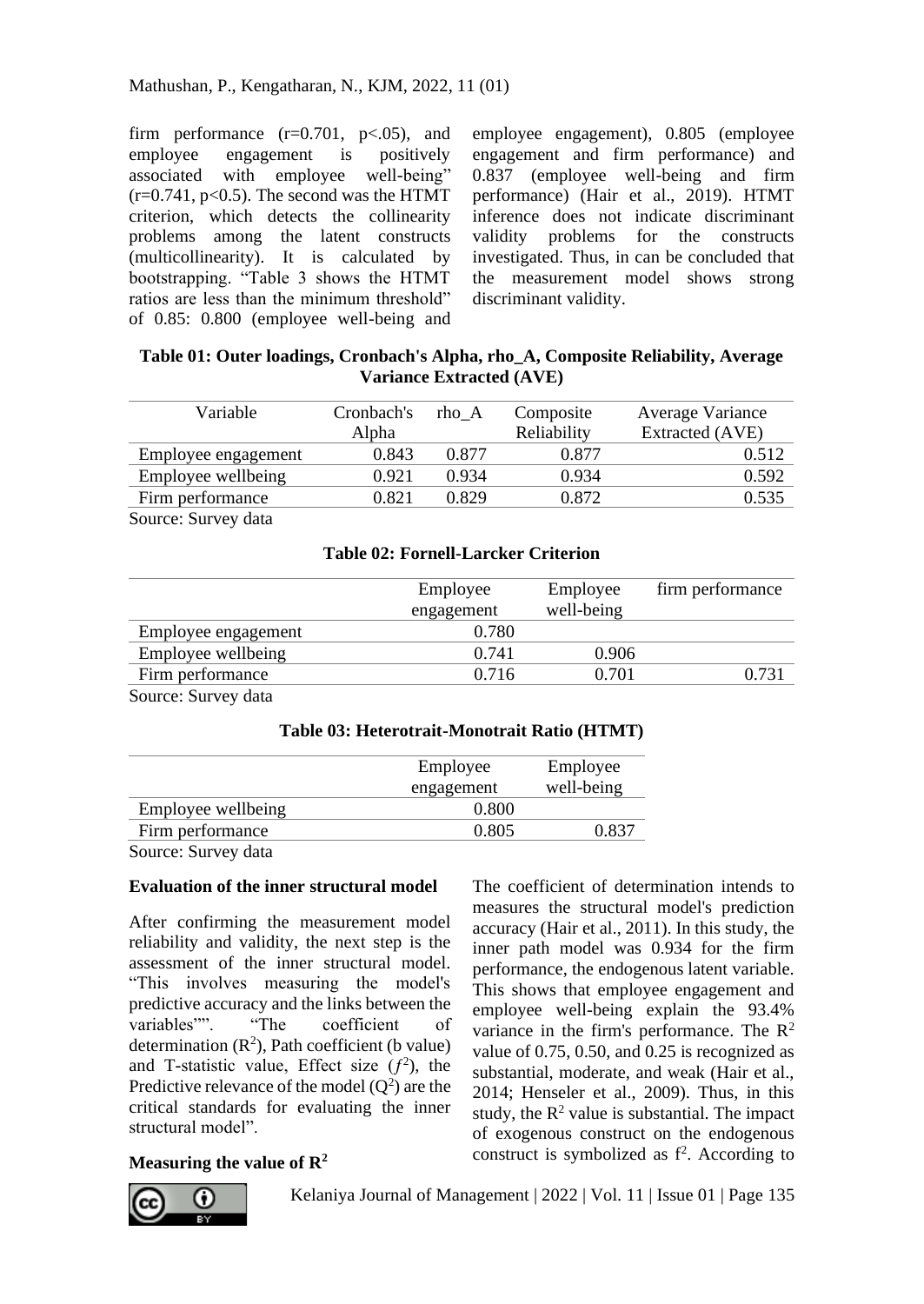Hair et al.,  $2014$ ,  $f^2$  value of 0.35 is a strong effect, 0.15 is a medium effect and 0.02 is a weak effect. According to table 4, the effect

size for employee engagement is the medium effect (0.321), the effect size of employee well-being is weak (0.143).



**Figure 01: Measurement model**

**Table 4: Measuring the Effect Size F<sup>2</sup>**

| Moderating Effect 1 | 1.333 |
|---------------------|-------|
| Employee engagement | 0.321 |
| Employee well-being | 0.143 |
| Source: Survey data |       |

According to "the  $Q^2$  criterion, the conceptual model should be able to predict endogenous latent constructs"". "For a specific endogenous latent construct, the  $Q<sup>2</sup>$ values measured in the SEM must be greater than zero". "Table 5 reveals that the study model's  $Q^2$  values were 0.463, greater than the threshold limit, indicating that the path model's predictive relevance for the endogenous construct was satisfactory".

The hypothesis (H1) predicted that employee engagement will positively relate to firm performance was supported:  $\beta = 0.200$ , t=6.157,  $p<0.000$  (see Table 6). The hypothesis (H2) sought to ascertain that that employee well-being moderates the relationship between employee engagement and firm performance, such that the positive relationship between employee engagement and firm performance will be stronger at a high level of employee well-being". The result revealed that employee well-being moderates the relationship between employee engagement and firm performance:  $\beta$ =0.351, t=12.721, p<0.000 (See Table 6). Thus, H2 was supported. "A positive relationship was also found between employee well-being and firm performance ( $\beta$ =0.233, t=6.445, p<0.000). Additionally, the result reveals (see figure 1) that at the higher employee well-being, employee engagement has a substantial impact on firm performance. On an equal footing, at the lower employee well-being, employee engagement has a little impact on firm performance.

The nature of the moderating effect is shown in Figure 3.

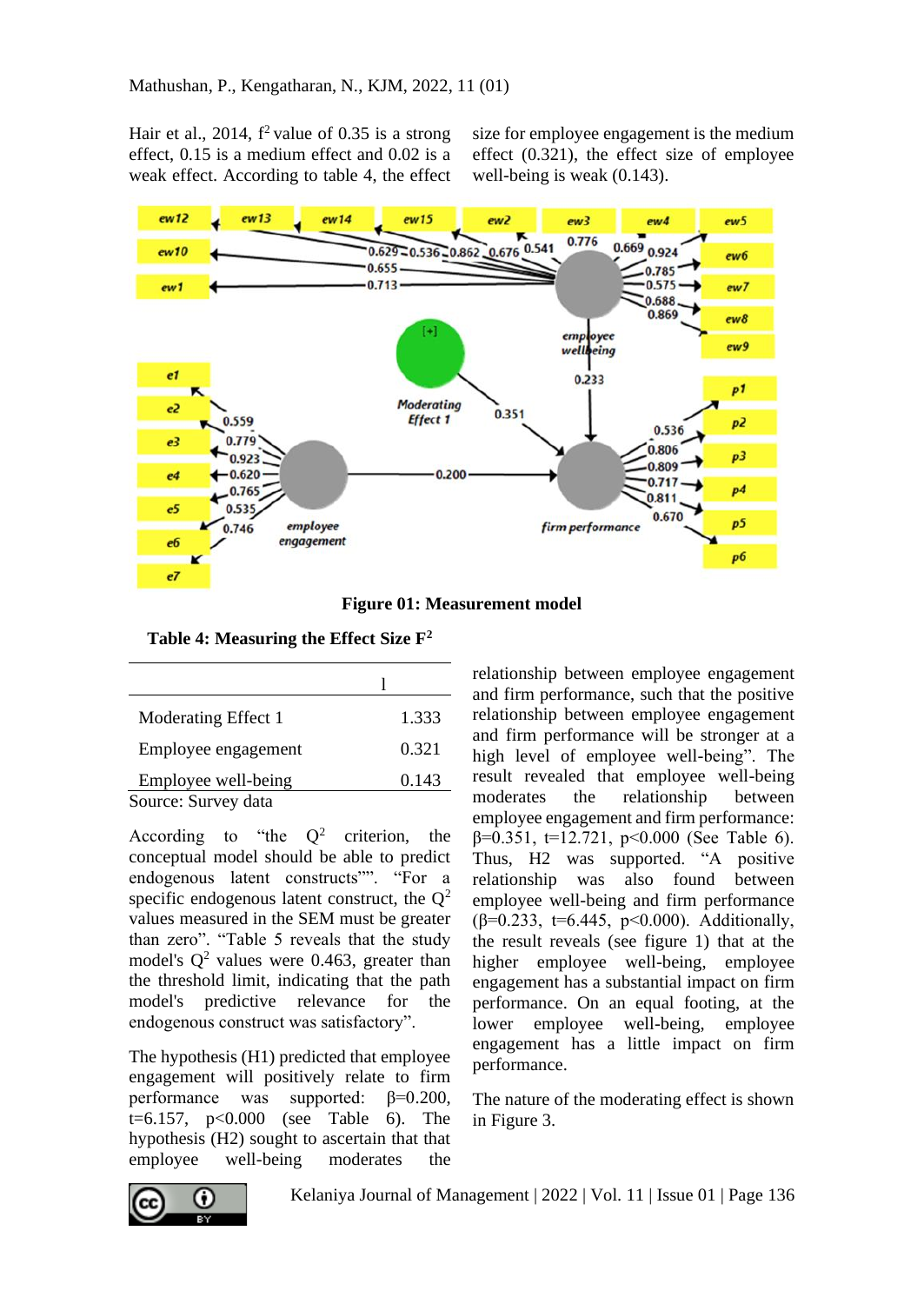|                     | SSO.     | SSE      | $Q^2$ (=1-SSE/SSO) |
|---------------------|----------|----------|--------------------|
| Moderating Effect 1 | 221.000  | 221.000  |                    |
| employee engagement | 1547.000 | 1547.000 |                    |
| employee well-being | 3315.000 | 3315.000 |                    |
| firm performance    | 1326.000 | 711.823  | 0.463              |

|  |  | Table 05: Predictive Relevance of the Model $(Q^2)$ |  |  |  |
|--|--|-----------------------------------------------------|--|--|--|
|--|--|-----------------------------------------------------|--|--|--|



**Figure 2: Structural model**

| Table 06: Path coefficient and T-statistics |
|---------------------------------------------|
|---------------------------------------------|

|                                     | Original | Sample | Standard  | <b>T</b> Statistics | P      |
|-------------------------------------|----------|--------|-----------|---------------------|--------|
|                                     | Sample   | Mean   | Deviation | ( O/STDEV )         | Values |
|                                     | (O)      | (M)    | (STDEV)   |                     |        |
| $Emplovee$ engagement $\rightarrow$ | 0.200    | 0.220  | 0.035     | 6.157               | 0.000  |
| firm performance                    |          |        |           |                     |        |
| Employee wellbeing $\rightarrow$    | 0.233    | 0.223  | 0.034     | 6.445               | 0.000  |
| firm performance                    |          |        |           |                     |        |
| Moderating Effect $1 \rightarrow$   | 0.351    | 0.351  | 0.027     | 12.721              | 0.000  |
| firm performance                    |          |        |           |                     |        |



**Figure 03: Moderating effect**

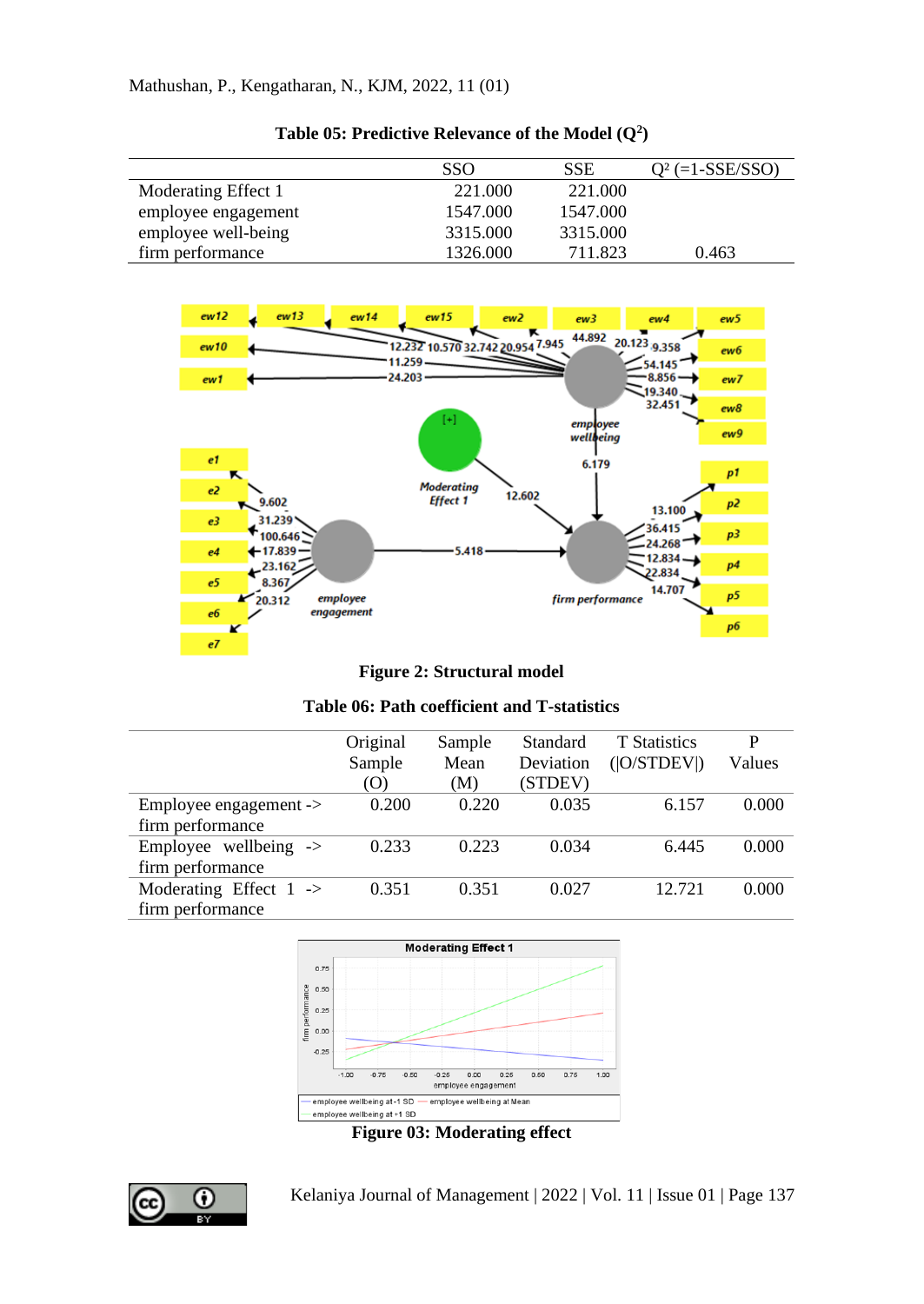## **Discussion**

Businesses are constantly attempting to improve their performance. Managers have faced numerous hurdles to propel their organizations ahead of the competition. Various scholars, experts, and consultants have contributed their expertise by demonstrating the best practices they believe will benefit managers in managing organizations (Purcell, 2013). "Engagement is being interrogated by scholars from multiple disciplines, including industrial relations, work sociology, discourse analysis and human resource management" (Truss et al., 2013). "They are raising new and challenging questions about the status of the engagement construct and its relevance in the context of employment relationship" (Jenkins & Delbridge, 2013). The present research delves into augmenting firm performance through employee engagement and employee well-being. "The study is conducted in the Sri Lankan context, and it gives empirical evidence of the impact of employee engagement on firm performance in one of the emerging economies across the world". The H1 predicted that employee engagement positively relates to firm performance was supported. The result indicates that employee engagement augments firm performance. The result aligns with previous studies (Markos & Sridevi, 2010; Ellis & Sorensen, 2007; Van De Voorde & Paauwe, 2012; Truss et al., 2013), that highlights that engaged employees can exhibit positive work-related behaviours and attitudes which in return, enhance firm performance. Employee "engagement is built on prior notions such as work satisfaction, employee commitment, and organizational citizenship behavior". "Employee engagement is broader in scope than these ideas, despite being related to and covering them". "Compared to the three constructs: job satisfaction, employee commitment, and organizational citizenship behavior, employee engagement is a more significant predictor of positive organizational performance, thus demonstrating the twoway link between employer and employee"

(Truss et al., 2013). "Employees that are emotionally attached to their organization and strongly invested in their job with tremendous excitement for their employer's success will go above and beyond the contractual employment agreement" (Markos & Sridevi, 2010). Furthermore, moderating effects of well-being on the relationship between employee engagement and firm performance has been explored in this study. "The results showed that employee well-being moderates the relationship between employee engagement and firm performance; a positive relationship between employee engagement and firm performance will be stronger at a high level of employee well-being". The findings emphasize the critical role of employee engagement and employee well-being in progress on firm performance. Empirical evidence from this study describes that despite robust employee engagement, employee well-being practices have a more significant influence on firm performance.

# **Practical Implications**

This study provides significant practical implications for managers to augment firm performance through employee engagement and well-being. Earlier studies suggest that managers must give sufficient attention to absorb the skills of a new hire through effective recruitment techniques. Orienting a new employee should include teaching them about the company's mission and vision and policies and procedures specific to their position. Consequently, high talented employees could make significant contribution to firm performance (see Kengatharan, 2019). Based on our findings, organizations should design the best strategies for promoting employee engagement in their workplace to enhance firm performance. In a similar vein, managers and practitioners should promote a culture of employee well-being in the organization settings. Individuals who exhibit more engagement in their occupations should receive financial and non-financial rewards from their employers.

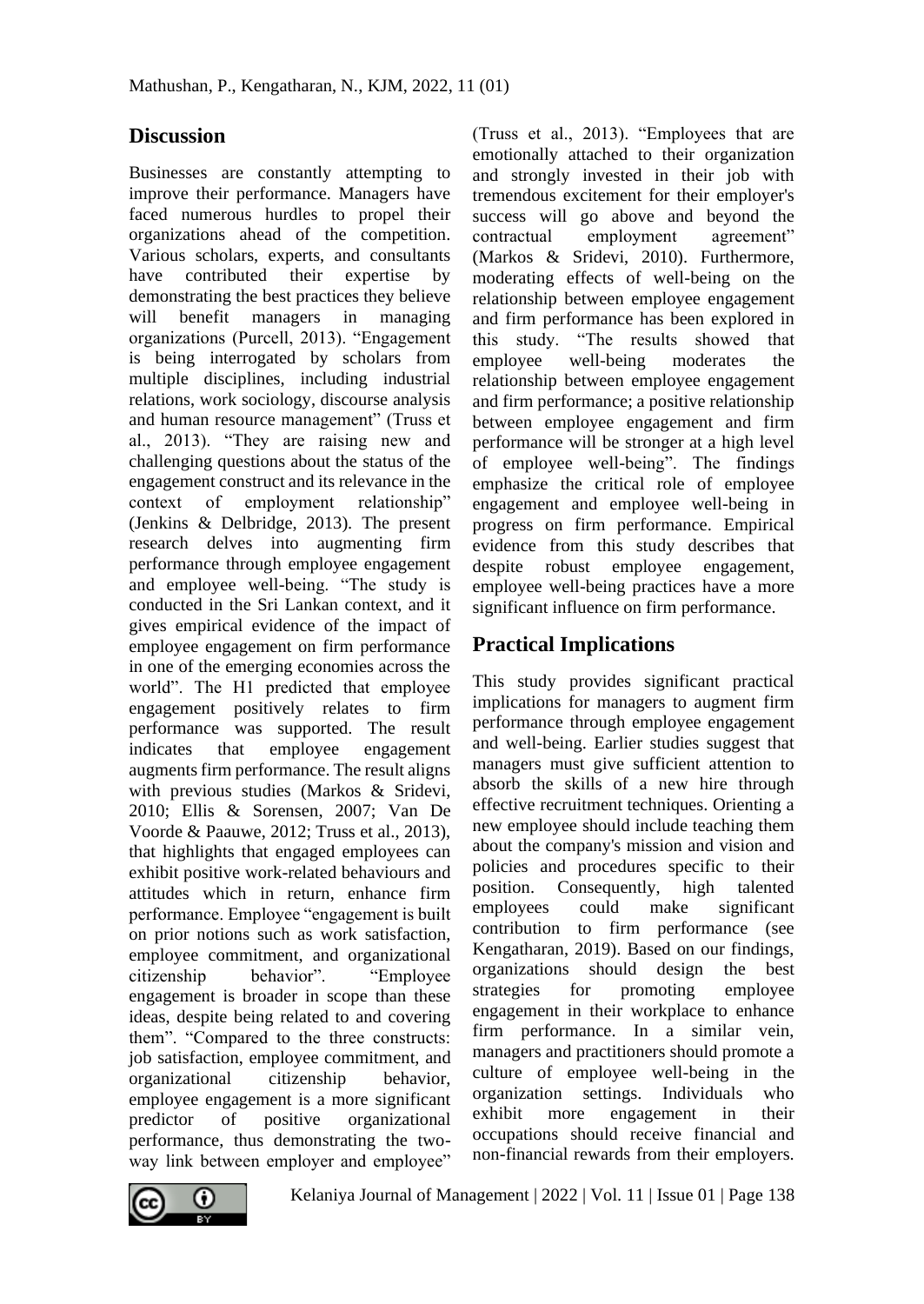Further, all work areas should be linked with the goals and values of the company to foster a solid work culture. In addition to keeping their current employees engaged, companies that foster a culture of mutual respect by sharing success stories instill this contagious work ethic in new hires. Moreover, firms should craft a performance measurement system that makes employees and managers responsible for their level of engagement closely monitoring surveys of employee engagement levels aid in identifying factors that keep employees engaged.

## **Conclusion**

The present study confirmed significant positive relationship between employee engagement and firm performance and the study further averred a moderating effect of employee well-being on the relationship between employee engagement and firm performance based on the sample drawn from 177 employees working in apparel industry, Sri Lanka. The present study behoves managers and practitioners to craft the ideal and robust strategies for engaging employees in the workplace with the true mind of employee well-being as it vital for firm performance. Although the present study makes many useful theoretical and practical contributions, the limitations that the study has should be acknowledged. One of the limitations is its reliance on cross-sectional data. All measurements in our study were self-reported and the date were collected at a particular point in time. As such, concerns like reversed causality and common method bias may arise. Therefore, future studies may think of employing multi-source and timelagged approach. Secondly, this study is limited to the apparel industry alone. Hence, the results may be specific to the context of this industry. Therefore, future research should be extended to other sector in order to generalize the findings without any caveats".

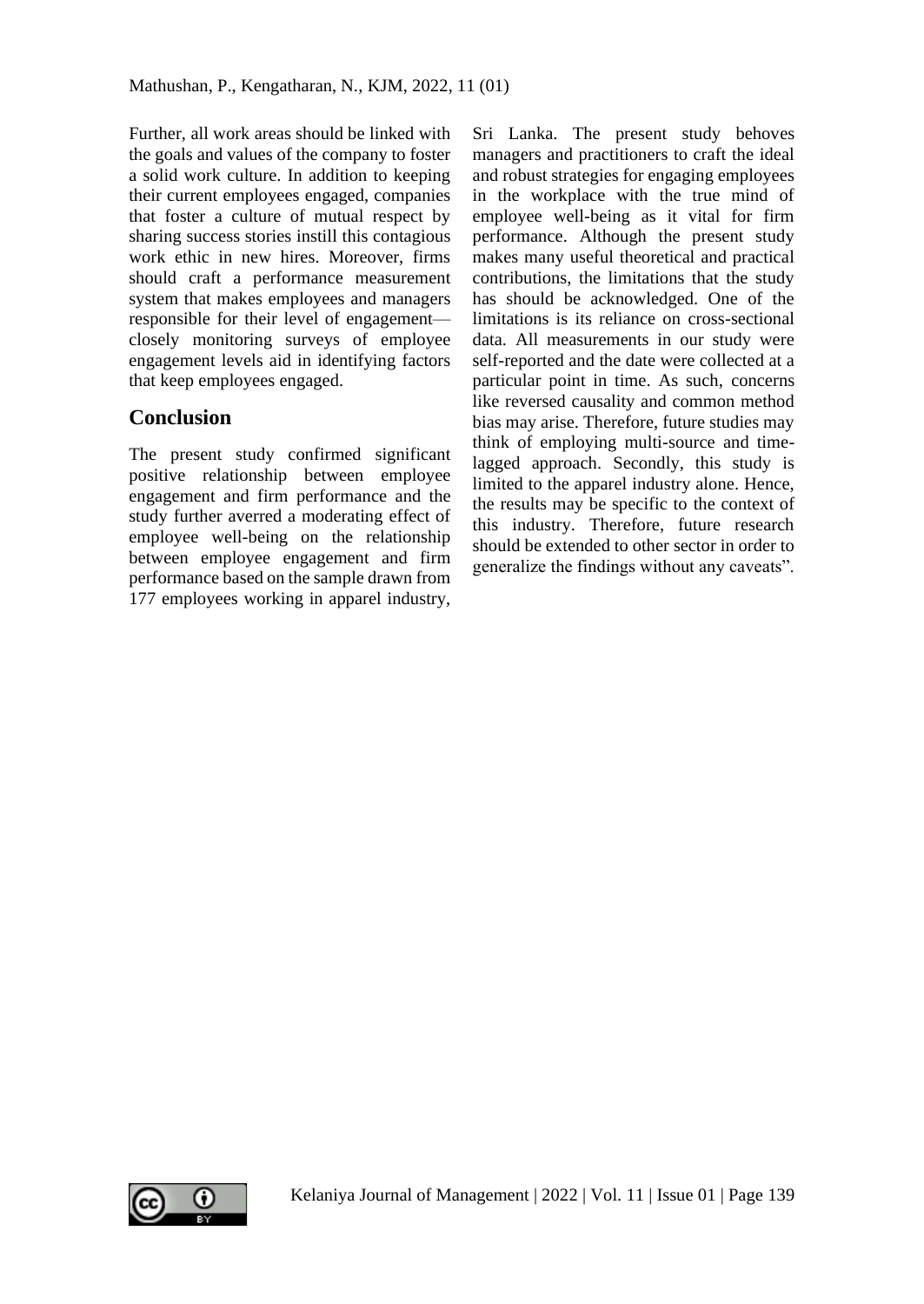## **References**

Ab Wahab, M., & Tatoglu, E. (2020). Chasing productivity demands, worker well-being, and firm performance: The moderating effects of HR support and flexible work arrangements. *Personnel Review*, *49*(9), 1823-1843.

Abdullahi, M. S., Raman, K., & Solarin, S. A. (2021). Mediating role of employee engagement on the relationship between succession planning practice and employee performance in academic institutions: PLS-SEM approach. *Journal of Applied Research in Higher Education*, *14*(2) 808-828.

Ahmed, T., Shahid Khan, M., Thitivesa, D., Siraphatthada, Y., & Phumdara, T. (2020). Impact of employees engagement and knowledge sharing on organisational performance: Study of HR challenges in COVID-19 pandemic. *Human Systems Management*, *39*(4),589-601.

Aktar, A., & Pangil, F. (2018). The relationship between human resource management practices and employee engagement: The moderating role of organisational culture. *Journal of Knowledge Globalization*, *10*(1), 55-89.

Albrecht, S. L., & Su, M. J. (2012). Job resources and employee engagement in a Chinese context: the mediating role of job meaningfulness, felt obligation and positive mood. *International Journal of Business and Emerging Markets*, *4*(4), 277-292.

Andrew, O. C., & Sofian, S. (2011). Engaging people who drive execution and organisational performance. *American Journal of Economics and Business Administration*, *3*(3), 569.

Bakker, A. B., & Demerouti, E. (2008). Towards a model of work engagement. *Career development international*, *22*, 309-328.

Bakker, A. B., Albrecht, S. L., & Leiter, M. P. (2011). Work engagement: Further reflections on the state of play. *European journal of work and organisational psychology*, *20*(1), 74-88.

Bakker, A. B., Schaufeli, W. B., Leiter, M. P., & Taris, T. W. (2008). Work engagement: An emerging concept in occupational health psychology. *Work & stress*, *22*(3), 187-200.

Blais, M. A., Lenderking, W. R., Baer, L., deLorell, A., Peets, K., Leahy, L., & Burns, C. (1999). Development and initial validation of a brief mental health outcome measure. *Journal of personality assessment*, *73*(3), 359-373.

Cho, H. (2021). Power of good old days: how leisure nostalgia influences work engagement, task performance, and subjective well-being. Leisure Studies, 40(6), 793-809.

Christian, M. S., Garza, A. S., & Slaughter, J. E. (2011). Work engagement: A quantitative review and test of its relations with task and contextual performance. *Personnel psychology*, *64*(1), 89-136.

Cooper, C. L., Liu, Y., & Tarba, S. Y. (2014). Resilience HRM practices and impact on organisational performance and employee well-being: *International Journal of Human Resource Management*, *25*, 2466-2471.

Deci, E. L., & Ryan, R. M. (1985). The general causality orientations scale: Selfdetermination in personality. *Journal of research in personality*, *19*(2), 109-134.

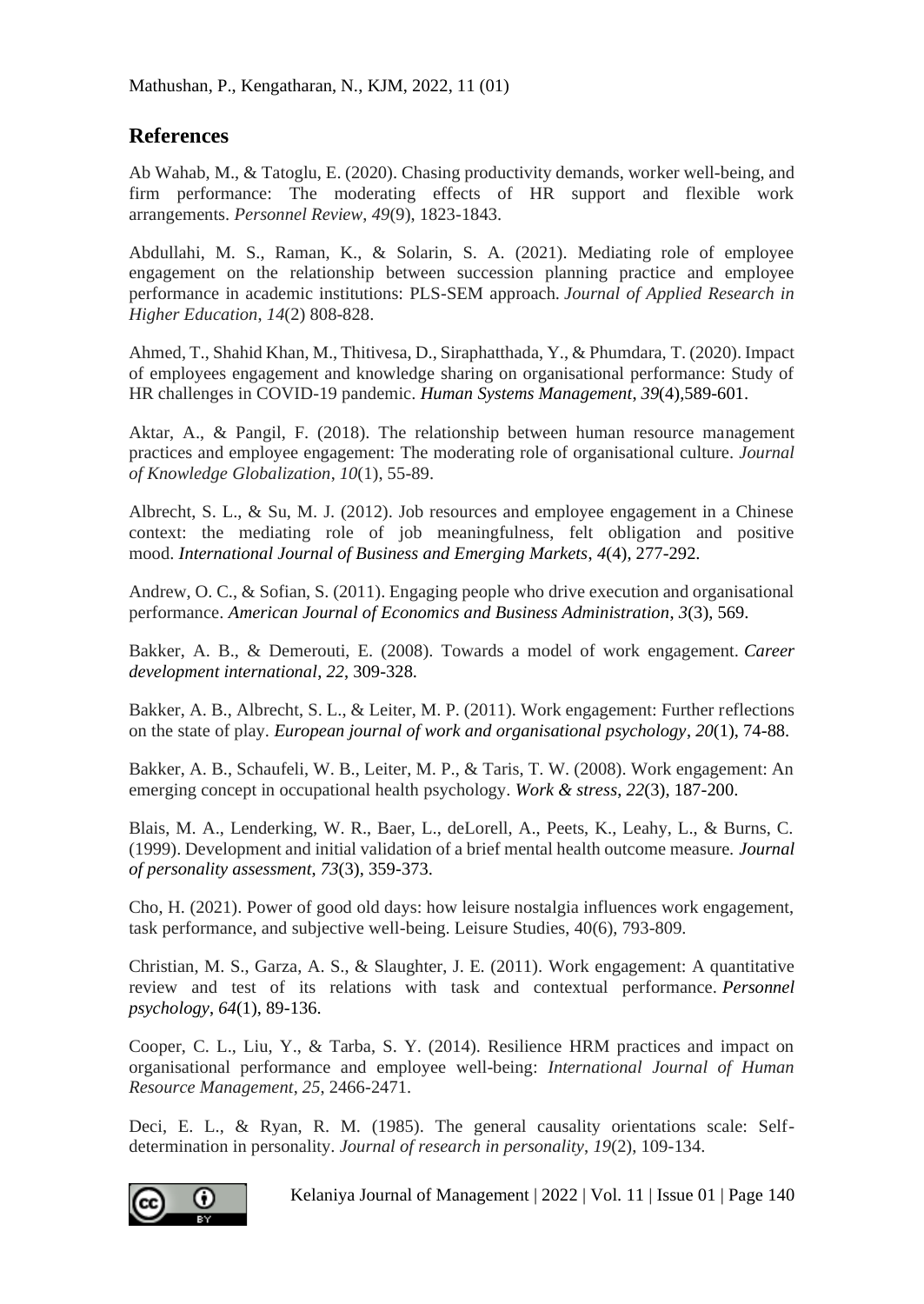Delbridge, R., & Keenoy, T. (2010). Beyond managerialism?. *The international journal of human resource management*, *21*(6), 799-817.

Edgar, F., Geare, A., & Zhang, J. A. (2017). A comprehensive concomitant analysis of service employees' well-being and performance. Personnel Review, *46* (8) 1870-1889.

Ellis, C. M., & Sorensen, A. (2007). Assessing employee engagement: the key to improving productivity. *Perspectives*, *15*(1), 1-9.

Fornell, C., & Larcker, D. F. (1981). Structural equation models with unobservable variables and measurement error: Algebra and statistics. *Journal of Marketing Research, 18*(3),328– 388.

George, J. M. (2011). The wider context, costs, and benefits of work engagement. *European Journal of Work and Organizational Psychology*, *20*(1), 53-59.

Greenier, V., Derakhshan, A., & Fathi, J. (2021). Emotion regulation and psychological wellbeing in teacher work engagement: a case of British and Iranian English language teachers. *System*, *97*, 102446.

Guest, D., Conway, N., & Dewe, P. (2004). Using sequential tree analysis to search for 'bundles' of HR practices. *Human Resource Management Journal*, *14*(1), 79-96.

Hair Jr, J. F., Sarstedt, M., Hopkins, L., & Kuppelwieser, V. G. (2014). Partial least squares structural equation modeling (PLS-SEM): An emerging tool in business research. *European business review*, *26*(2), 106-121.

Hair Jr, J.F., G.T.M. Hult, C.M. Ringle, and M. Sarstedt, 2016, *A primer on partial* least *squares structuralequation modeling (PLS-SEM)*. Thousand Oaks, CA: Sage.

Hair, J. F., Ringle, C. M., & Sarstedt, M. (2011). PLS-SEM: Indeed a silver bullet. *Journal of Marketing theory and Practice*, *19*(2), 139-152.

Hair, J. F., Risher, J. J., Sarstedt, M., &Ringle, C. M., 2019. When to use and how to report the results of PLS-SEM. *European business review*, 31, 2-24.

Hakanen, J. J., & Schaufeli, W. B. (2012). Do burnout and work engagement predict depressive symptoms and life satisfaction? A three-wave seven-year prospective study. *Journal of affective disorders*, *141*(2-3), 415-424.

Henseler, J., Ringle, C. M., & Sinkovics, R. R. (2009). The use of partial least squares path modeling in international marketing. In *New challenges to international marketing*, *20*(3),277-319.

Ho, R. (2013). *Handbook of univariate and multivariate data analysis with IBM SPSS*. CRC press.

Huselid, M. A. (1995). The impact of human resource management practices on turnover, productivity, and corporate financial performance. *Academy of management journal*, *38*(3), 635-672.

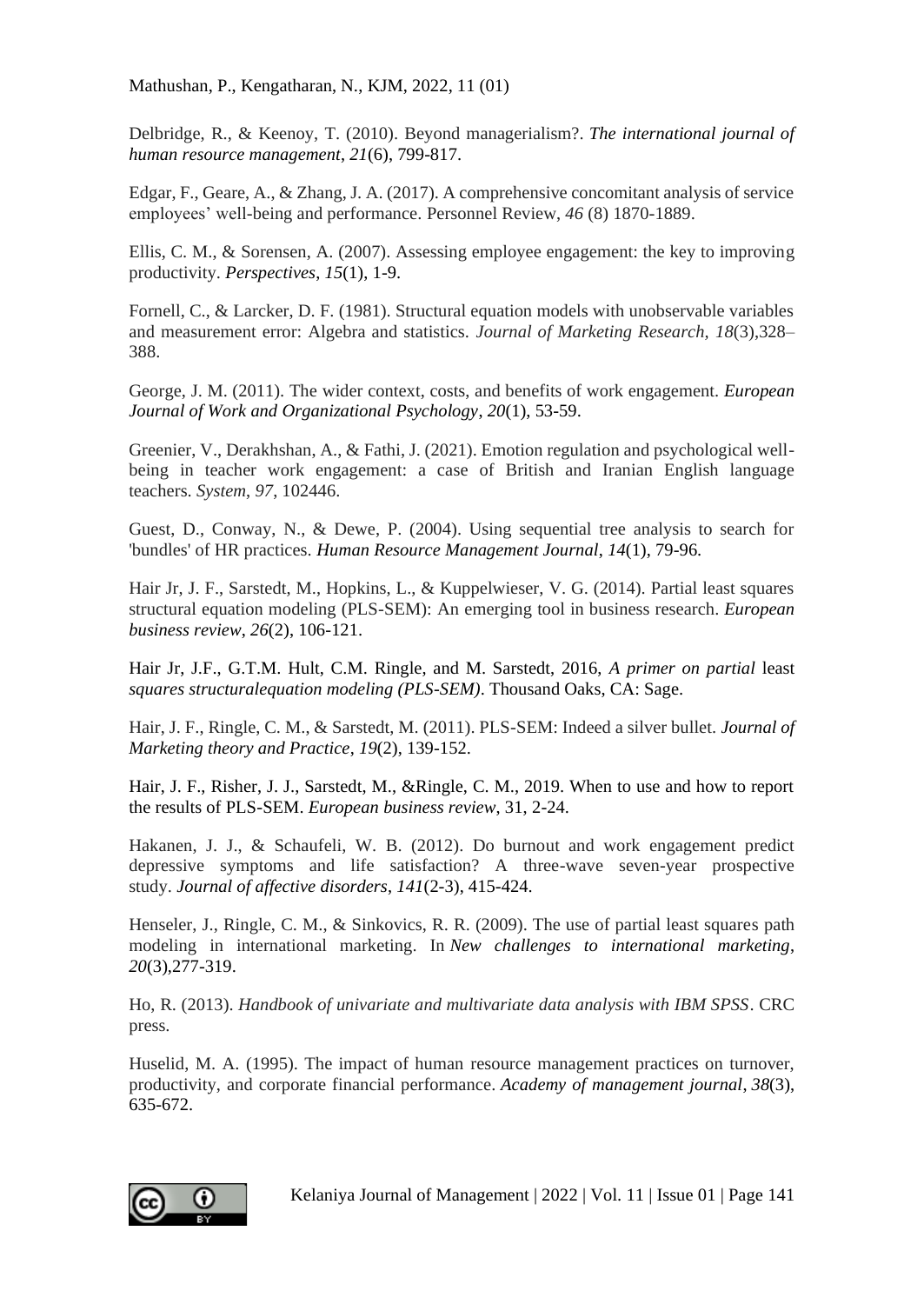Iverson, R. D., Olekalns, M., & Erwin, P. J. (1998). Affectivity, organisational stressors, and absenteeism: A causal model of burnout and its consequences. *Journal of Vocational behavior*, *52*(1), 1-23.

Jena, L. K., Pradhan, S., & Panigrahy, N. P. (2018). Pursuit of organisational trust: Role of employee engagement, psychological well-being and transformational leadership. *Asia Pacific Management Review*, *23*(3), 227-234.

Jenkins, S., & Delbridge, R. (2013). Context matters: Examining' soft'and 'hard'approaches to employee engagement in two workplaces. *The International Journal of Human Resource Management*, *24*(14), 2670-2691.

Joplin, T., Greenbaum, R. L., Wallace, J. C., & Edwards, B. D. (2021). Employee entitlement, engagement, and performance: The moderating effect of ethical leadership. *Journal of Business Ethics*, *168*(4), 813-826.

Juan, S., & Yao, L. (2017). Considering university governance: a preliminary investigation of employee engagement in higher educational institutions in Malaysia. In *FGIC 1st Conference on Governance & Integrity*, 14(2) 808-828.

Kahn, W. A. (1990). Psychological conditions of personal engagement and disengagement at work. *Academy of management journal*, *33*(4), 692-724.

Kazimoto, P. (2016). Employee engagement and organisational performance of retails enterprises. *American Journal of Industrial and Business Management*, *6*(4), 516-525.

Kengatharan, N. (2019). A knowledge-based theory of the firm: Nexus of intellectual capital, productivity and firms' performance. *International Journal of Manpower*, *40*(6), 1056-1074.

Kengatharan, N. (2021). A jack of all trades is a master of none: the nexus of firm-specific Human capital, ambidexterity, productivity and firm performance. *South Asian Journal of Human Resources Management*, *8*(1), 79-102.

Kengatharan, N., & Kunatilakam, S. (2020). Work-family conflict among female nurses in the healthcare sector. *International Journal of Work Organisation and Emotion*, *11*(3), 213- 230.

Kim, J., Kim, S. I., & Lee, M. (2022). What to Sell and How to Sell Matters: Focusing on Luxury Hotel Properties' Business Performance and Efficiency. *Cornell Hospitality Quarterly*, *63*(1), 78-95.

Kim, M., & Kim, J. (2018). Corporate social responsibility, employee engagement, well-being and the task performance of frontline employees. Management Decision, 59(8), 2040-2056.

Krekel, C., Ward, G. and De Neve, J.E. (2019), "Employee well-being, productivity, and firm performance: evidence and case studies", in *The Global Council for Happiness and Wellbeing (Ed.), Global Happiness and Wellbeing Policy Report* 2019, 73-94.

Lew, Y. K., & Sinkovics, R. R. (2013). Crossing borders and industry sectors: behavioral governance in strategic alliances and product innovation for competitive advantage. *Long Range Planning*, *46*(1-2), 13-38.

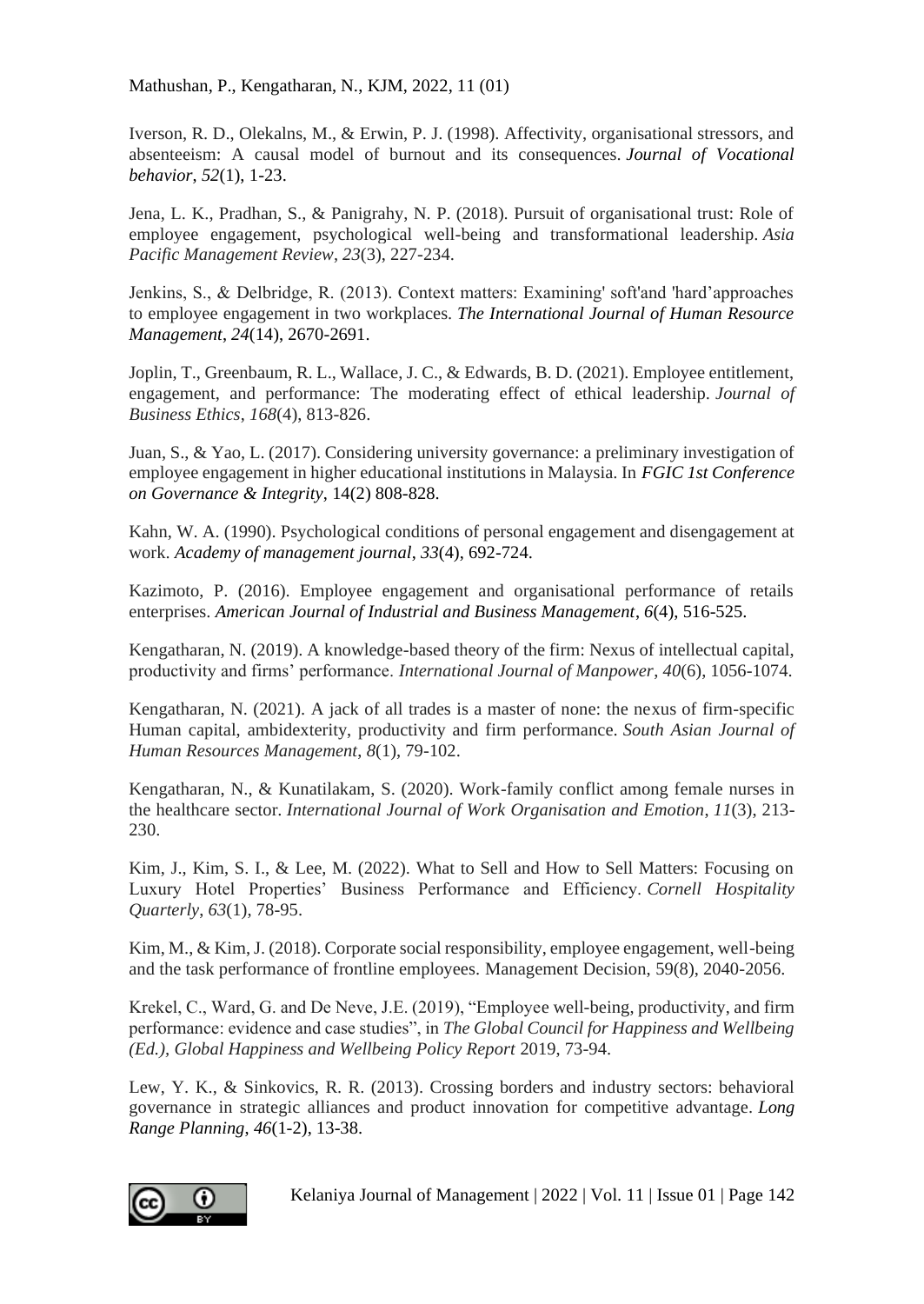Macey, W. H., & Schneider, B. (2008). The meaning of employee engagement. *Industrial and organisational Psychology*, *1*(1), 3-30.

Macleod, D. and Clarke, N. (2011), "Engaging for success: enhancing performance through employee engagement, a report to government", available at: http://dera.ioe.ac.uk/1810/1/ file52215.pdf (accessed April 16, 2022).

Malik, A. R., & Singh, P. (2019). The role of employee attributions in burnout of "talented" employees. *Personnel Review*, *49*(1), 19-42.

Markos, S., & Sridevi, M. S. (2010). Employee engagement: The key to improving performance. *International journal of business and management*, *5*(12), 89.

Narayanamma, P. L., Neelima, S., & Mounika, K. (2022). Employee Engagement and Organizational Performance: A Literature Review. *Journal of Positive School Psychology*, *6*(3), 3558-3563.

Neupane, M., Xu, S. Y., Sankar, R., Alidoust, N., Bian, G., Liu, C., ... & Hasan, M. Z. (2014). Observation of a three-dimensional topological Dirac semimetal phase in high-mobility Cd 3 As 2. *Nature communications*, *5*(1), 1-8.

Paauwe, J., & Boselie, P. (2005). HRM and performance: what next?. *Human resource management journal*, *15*(4), 68-83.

Park, Y., Chung, Y., & Son, H. (2022). Configurational paths for SMEs' innovation: focusing on information resources, absorptive capacity, and government support. *Technology Analysis & Strategic Management*, 1-14.

Payambarpour, S. A., & Hooi, L. W. (2015). The impact of talent management and employee engagement on organisational performance. *International Journal of Management Practice*, *8*(4), 311-336.

Purcell, J. (2013). Employee voice and engagement. In *Employee engagement in theory and practice*. Routledge, 250-264.

Radic, A., Arjona-Fuentes, J. M., Ariza-Montes, A., Han, H., & Law, R. (2020). Job demands– job resources (JD-R) model, work engagement, and well-being of cruise ship employees. *International Journal of Hospitality Management*, *88*, 102518.

Robertson, I. T., & Cooper, C. L. (2010). Full engagement: the integration of employee engagement and psychological well‐being. *Leadership & Organization Development Journal*, *31*(4), 324-336.

Sharabati, A.A.A., Naji Jawad, S. and Bontis, N. (2010), "Intellectual capital and business performance in the pharmaceutical sector of Jordan", *Management decision*, *48*(1), 105-131.

Sharma, R., Shishodia, A., Gunasekaran, A., Min, H., & Munim, Z. H. (2022). The role of artificial intelligence in supply chain management: mapping the territory. *International Journal of Production Research*, 1-24.

Shipton, H., Fay, D., West, M., Patterson, M., & Birdi, K. (2005). Managing people to promote innovation. *Creativity and innovation management*, *14*(2), 118-128.